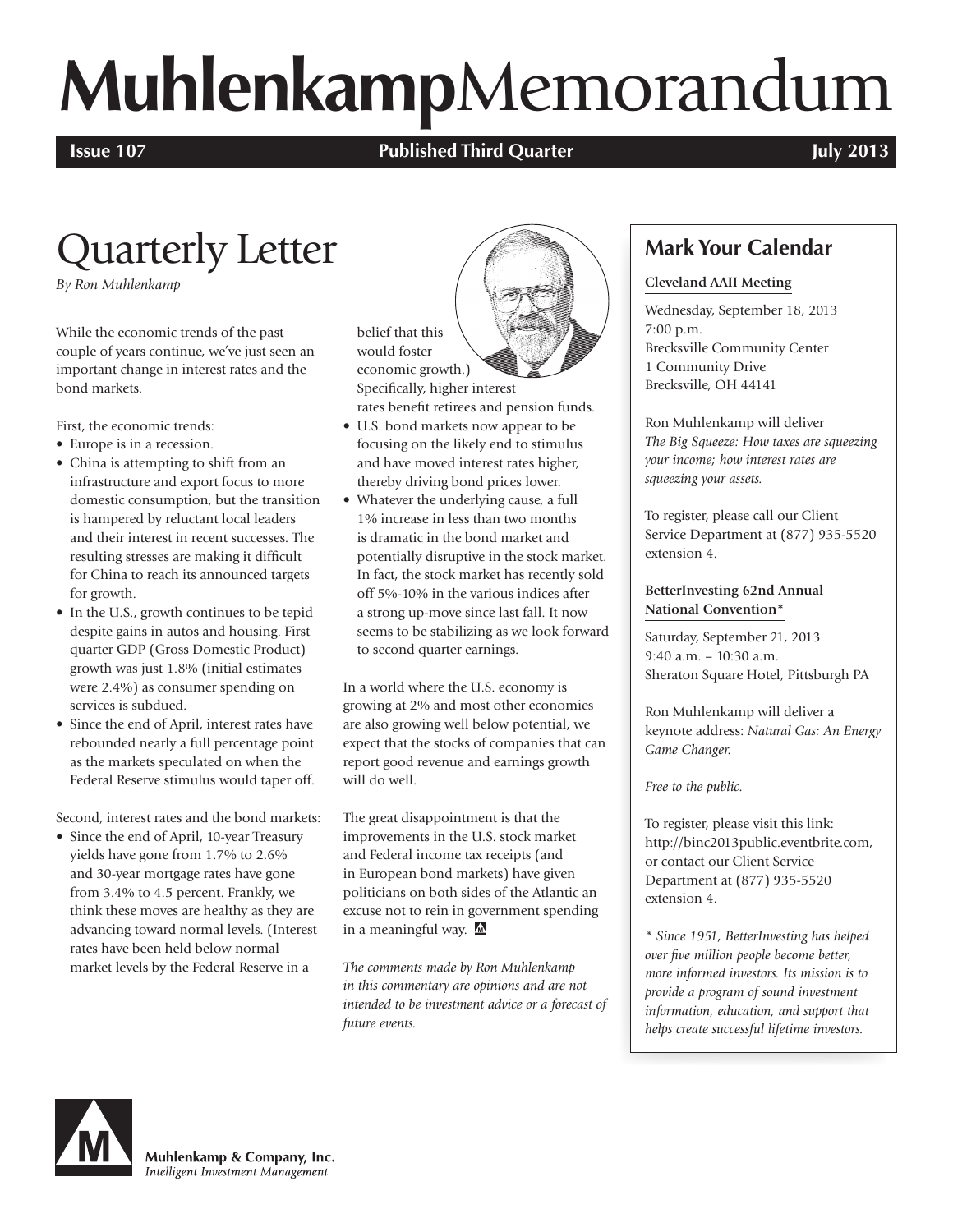# Ask Muhlenkamp

At our investment seminar on May 21, 2013, Ron Muhlenkamp presented *The Big Squeeze: How taxes are squeezing your income; how interest rates are squeezing your assets.* Afterwards, Ron and his Investment Analysts entertained questions from the audience. Following are responses to these and other questions that have recently surfaced. If you have any questions or comments, please don't hesitate to contact us at (877) 935-5520 extension 4.

*An archive of the seminar is available on our website at www.muhlenkamp.com.*

#### **About the global economy…**

**2**

#### **What's happening with the Japanese economy?**

Shinzo Abe became the Prime Minister of Japan for the second time in December 2012. (He was previously Prime Minister in 2006-07.) Abe campaigned on a three-part program of returning growth to the Japanese economy: reversing austerity measures and using fiscal policy to boost the economy; weakening the yen to boost exports and increase inflation; and reforming some business laws to encourage growth.

Upon election, Abe installed a new governor for the Bank of Japan (BOJ), Haruhiko Kuroda, who introduced a large program of yen creation and asset purchases by the BOJ. As a result, the value of the yen dropped from 80 yen/dollar to 102 yen/dollar, the Nikkei-225 Stock Average rose 65% from December 2012-May 22, 2013 (then dropped 12% from May 23-May 30, 2013), and the yield on 10-year Japanese bonds rapidly increased .5% in early April 2013 to

nearly 1% in mid-May—still very low, but quite a dramatic change in a short period of time.

In our opinion, the problem the Japanese are trying to solve is the enormous debt burden of their federal government, currently about 240% of annual Gross Domestic Product (GDP). The previous government wanted to address the problem largely through tax increases. Abe campaigned against this, wanting to grow his way out of debt—thinking the country can generate economic growth through currency devaluation and inflation.

If Abe can achieve inflation, it will help the borrower (the government) at the expense of the saver (everybody else in Japan). Currency devaluation will help the exporter, e.g. Toyota, at the expense of the importer, e.g. the Japanese consumer and Toyota, as well. (Japan doesn't have a lot of natural resources and must import pretty much everything.) So Abe's hope is the debtor will be helped more than the saver is hurt.

We believe real GDP growth (net of inflation) comes from either a growing population, increased productivity, or both. Japan's population is declining faster than its productivity is increasing, which is why it has had zero real growth for 20 years. Devaluing the currency and generating inflation won't change that, which means, in real terms (i.e. purchasing power), the quality of living in Japan will come down. We have strong doubts that this will work out well for Japan.

*For more on our thoughts about inflation, please see the question/response within the "About the U.S. economy…" section of this article.*

#### **What's happening with the Chinese economy?**

We believe it continues to expand. The Chinese leadership has targeted GDP growth of 7.5% for this year, and, unsurprisingly, it looks like they will meet it. The Chinese leadership has also stated it wants to shift from an "infrastructure build-out" growth model to a consumer-led growth model. Doing so will neither be easy nor quick; movement in the new direction has been slow.

Clearly, Chinese demand for industrial commodities has cooled and, since China had been the growth driver for many materials industries, we think commodities and basic materials will do poorly. We continue to look for companies that meet the needs of the Chinese consumer.

What's interesting is we're now seeing estimates that within three years (2016) the labor cost in China will be as high as labor costs in the U.S. We're starting to see outsourcing return to the U.S. As Chinese labor costs go up, (family planning laws have had a dramatic effect on its workforce), robots—jiqiren in Chinese, literally "mechanical people"—have proliferated in China, many of them homegrown.<sup>1</sup>

#### **About the U.S. economy…**

**Inflation has been added to the checklist of things you routinely monitor. If inflation does increase, how will it change the portfolio? What will you do differently?**

Historically, when the Federal Reserve (Fed) printed money faster than our economy was growing we got inflation because the velocity (turnover) of money was fairly stable or gradually expanding. In 2008, however, velocity fell through the floor,

<sup>1</sup> *http://www.businessinsider.com/china-is-buying-robots-like-theres-no-tomorrow-2012-11*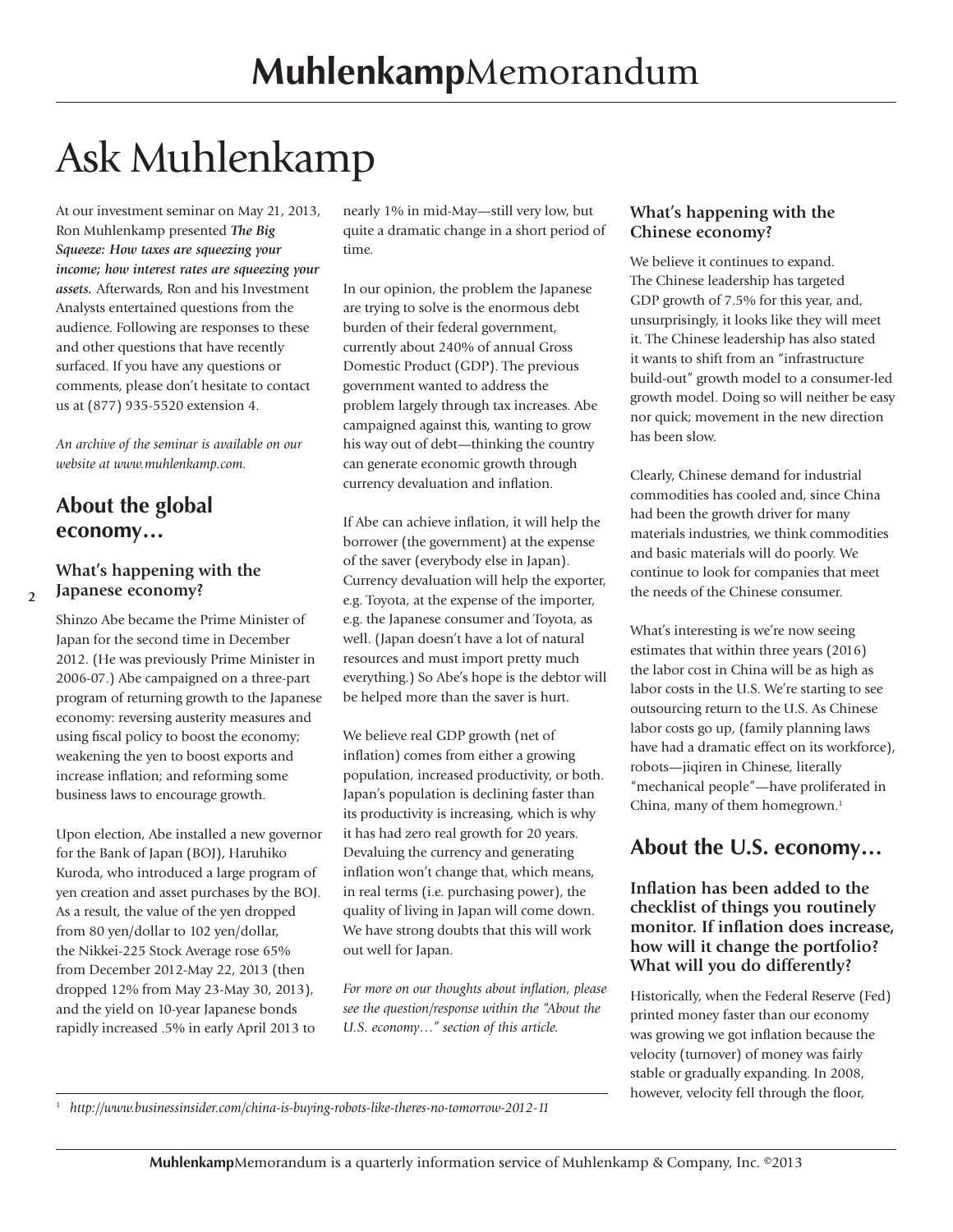which is why the Fed doubled the size of its balance sheet. (Those of you who have been listening to us for awhile know that we didn't fear inflation for the past several years because much of the money the Fed printed was to offset a collapse in the velocity of money.)

One of the triggers that tell us the velocity of money is picking up is an increase in commercial and industrial loans. Because businesses are becoming a little more willing to borrow and banks are becoming a little more willing to lend, inflation is now on our red flag list.

As consumers, most people think of inflation in terms of price increases. As investors, we think of inflation not as prices moving up—but as the value of money shrinking. Inflation eats into the purchasing power of our income and assets. Today, we can't protect the purchasing power of our assets against 2% or 3% inflation with cash (T-Bills, CDs, and Passbook Savings) or even long-term Treasuries.

We believe that by investing in companies with strong balance sheets and free cash flows, we are better able to protect the purchasing power of our assets. Such companies, however, must also be able to adjust for changes in the inflation rate.

Know that if we have a gradual rise in inflation—if it moves up at a rate that companies can respond to based on sufficient demand—companies can, in fact, offset inflation. But there are two qualifiers: it has to be gradual and businesses have to see enough demand in the economy to offset it.

Remember, inflation normally drives up interest rates, which would normally drive down P/Es (price-to-earnings ratios).

However, if a company's earnings grow faster than its P/E goes down, the stock price should go up. (Obviously, if earnings do not grow faster than a declining P/E, the stock price should go down.)

*To learn more about how we price the markets, refer to Ron's essay,* Why the Market Went Down.

#### **Are low interest rates pushing us toward a stock market bubble?**

Currently, the Fed is buying \$85 billion of Treasury and mortgage bonds each month to put downward pressure on borrowing costs. This has had an effect: first, it's achieved the intended purpose of keeping interest rates low; second, it has bolstered the stock market—all that money has to go someplace. But evidence that low interest rates have helped the economy is much harder to find.

Specifically, low interest rates encourage people who manage hedge funds to borrow and to buy securities, commodities, and other financial instruments—which, in fact, the Federal Reserve is encouraging. The Fed wants to get the stock market up! Remember, you can lift the stock market for a period of time by feeding it money, but, sooner or later, it responds to the underlying values of the companies represented by the stock.

Because we think stock prices are fair—and that the market will be driven as much by the Fed and investor psychology as anything else—we're trying to be more nimble. We're a little quicker to sell; we're a little quicker to raise cash.

#### **Is it good stewardship of U.S. resources for companies to export natural gas?**

Crude oil has long been transported by ocean tankers, making a global market possible. Natural gas is more difficult to transport because it must be liquefied for tanker transportation and then re-gasified for pipeline delivery somewhere else. (Currently, North Dakota captures and sells roughly 70% of the natural gas it produces and flares the remaining 30% because it doesn't have the pipeline infrastructure.) The cost of liquefying/transporting and regasifying is on the order of \$6 per thousand cubic feet (MCF)—on top of the price of natural gas at \$4 per MCF.

Some industry leaders, including T. Boone Pickens (Founder of BP Capital) and Andrew Liveris (CEO of Dow Chemical Company), have spoken out against exporting. We think they're being shortsighted; they already benefit from saving \$6 per MCF on the transport. We think a global market for natural gas could materialize in about five years as more tankers and terminals move natural gas between markets and continents. So far, our federal government has approved two natural gas export terminals on the Gulf Coast; twenty more applications are pending. Canada, Australia, and East Africa are also among the places seeking to export natural gas to markets like Japan (where prices are \$14- \$15 per MCF) and Europe (where prices are \$10-\$12 per MCF).

"There are ample domestic supplies of natural gas to meet future demand without significant price increases," the Bipartisan Policy Center<sup>2</sup> wrote in its May 20, 2013

*continued on page 4*

<sup>2</sup> *Founded in 2007 by former Senate Majority Leaders Howard Baker, Tom Daschle, Bob Dole, and George Mitchell, the Bipartisan Policy Center is a non-profit organization that drives principled solutions through rigorous analysis, reasoned negotiation, and respectful dialogue.*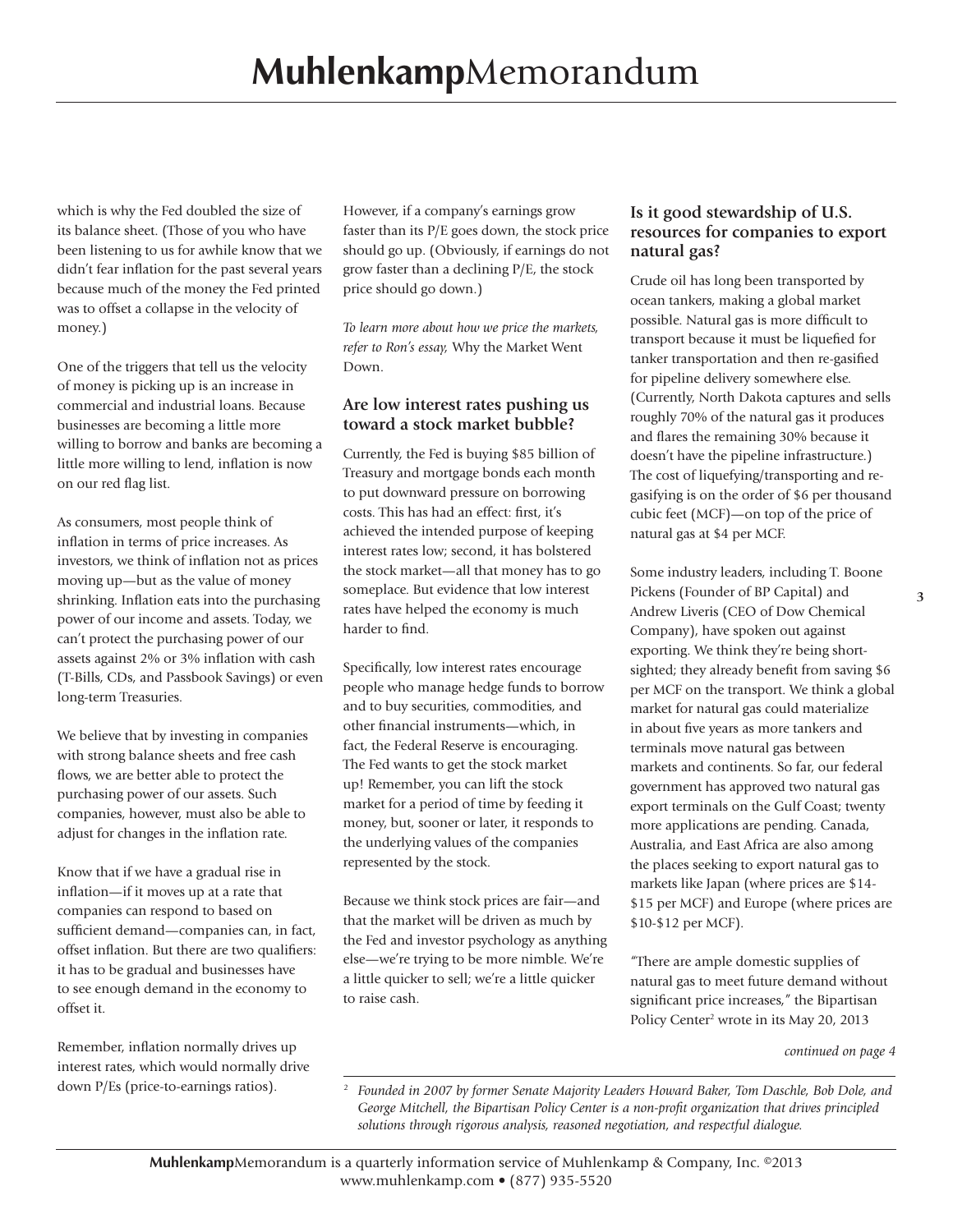### Ask Muhlenkamp

*continued from page 3*

report. While it's clearly a wait-and-see situation, we think higher production rates can accommodate foreign demand without negatively affecting domestic prices because of the technology-led energy boom.

*For more about our thoughts on natural gas, please see the question/response within the "About the markets..." section of this article.*

*To learn more about Ron's thoughts on the stewardship of U.S. companies, please refer to Ron's essay,* How We Benefit from Free Trade.

#### **About the Markets…**

**4**

#### **You've stated that commodities are leveling off; i.e. they are not a 'good buy.' Is this true of gold and silver, too?**

With China making a push toward more consumer spending and less infrastructure spending, along with Europe slowing down and the relative strength of the U.S. dollar, commodity prices have come down. This applies to all commodities, all the way from steel to copper—basically the hard commodities—and, lately, gold along with that. (Actually, gold has been declining for the past 18 months. The trouble with gold and silver is that they're "half religion." Some people buy them for non-economic reasons.) As a result, we do not own any material stocks or basic material stocks.

#### **Have you identified a theme or trend on which you are focusing?**

There are two areas where we are bullish: natural gas and biomedical technology.

#### *1. Natural Gas*

The price of energy in this country is coming down big time, driven partly by natural gas, but also by horizontal drilling for crude oil in North Dakota. (We think there's a decent shot, within five or ten years, of cutting the cost of energy in this country in half.)

Natural gas is selling on a British Thermal Unit (Btu) basis at about one-third of where crude oil is selling. We think the price of natural gas stays about where it is at \$4 per million Btu because it's profitable for many gas fields. It should also be profitable for a whole lot of companies to convert from using crude, diesel, and gasoline to using natural gas at these prices.

We think the next area of opportunity is in transportation, particularly over-the-road trucking. We've invested in companies that drill for the natural gas and those that service them. We're also invested in companies that modify truck engines to burn natural gas, as well as companies that are building and supplying the fueling stations.

#### *2. Biomedical Technology*

Advancements in biomedical technology are changing how we provide healthcare in the U.S. While in the early innings, the healthcare industry is evolving from the traditional model of going to the doctor to diagnose our symptoms and treat our illness, toward a model of screening, prevention, and early intervention; i.e. personalized medicine based on one's genetic makeup.

The healthcare industry is getting better at understanding the causes of disease—and using that knowledge to not only improve treatments, but to identify those individuals more at risk.

We've invested in companies that bring innovative genetic testing to the field of medicine, allowing earlier diagnosis, prevention, and treatment, along with companies that are working to develop biopharmacologic medicines to more effectively treat cancers and viruses, two growing areas of biotechnology. …And we think the long-term return potential is significant.

#### **Has your stock selection process changed over time?**

Our stock selection process continues to be "bottom-up" and we remain steadfast in our pursuit of owning good companies at cheap prices. Once we have identified companies that meet our selection criteria, we edit from the "top-down," applying our macroeconomic lens. Here's an example:

We had identified a number of large banks selling at very attractive prices, but had held off purchasing them because of their exposure to European banks. When the Outright Monetary Transactions (OMT) program was announced back in September 2012, we concluded the likelihood of a European banking crisis had receded. We decided it made sense to own the banks we had identified at cheap prices, so we invested. So far, those investments have worked out very well for us.

Our portfolio is now dominated by large, U.S.-based companies that we believe have rock-solid balance sheets and strong free cash flows—companies we believe can survive a period of lackluster earnings, should that take place. For some of the companies we own, the dividend yield is better than the bond yield of the company. We like financials; we believe natural gasrelated companies have great potential; and we think biotechnology companies are singing.  $\blacksquare$ 

*The comments in this commentary are opinions and are not intended to be investment advice or a forecast of future events.*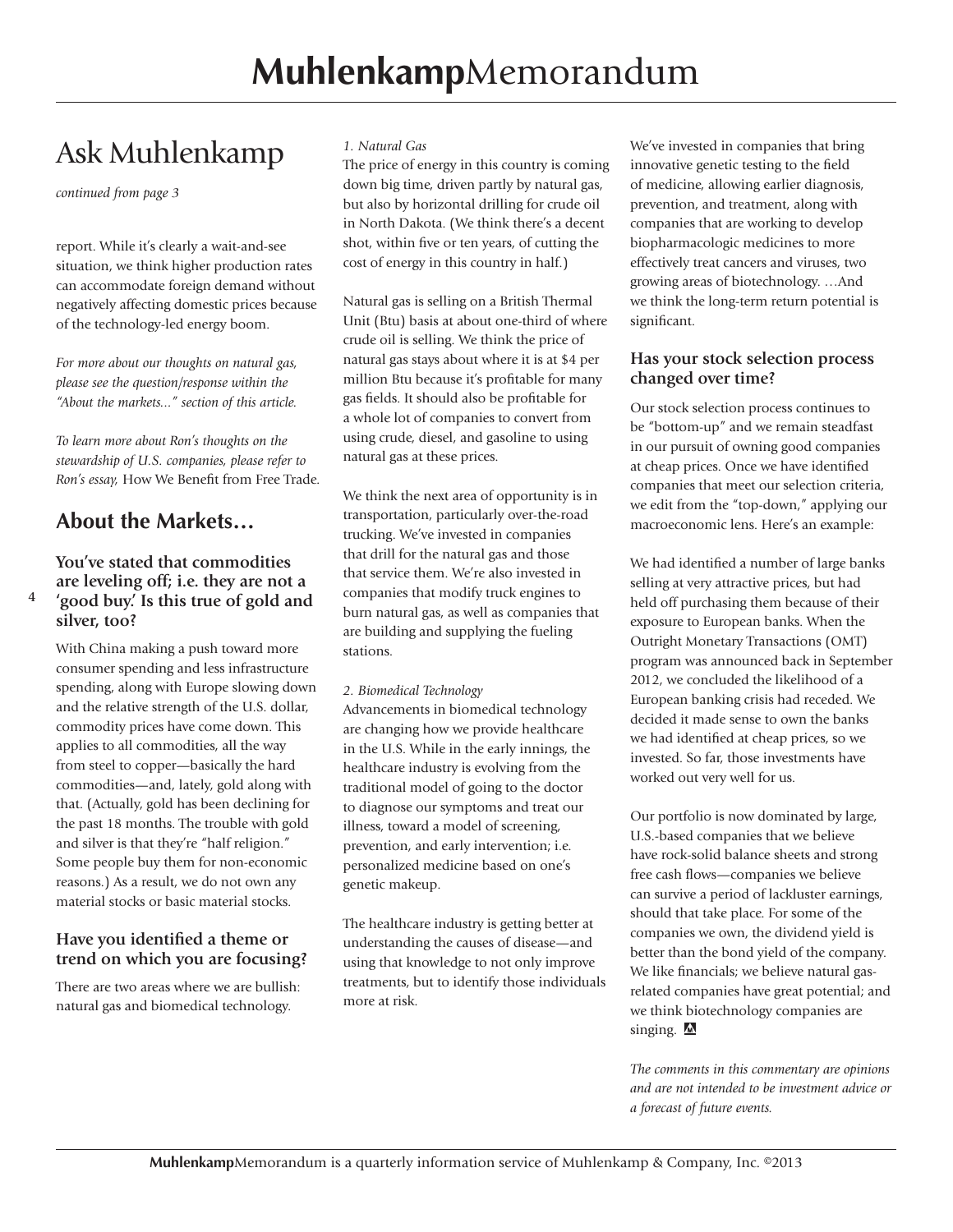#### **Glossary**

**Nikkei-225 Stock Average** is a priceweighted average of 225 top-rated Japanese companies listed in the First Section of the Tokyo Stock Exchange. The Nikkei Stock Average was first published on May 16, 1949, where the average price was ¥176.21 with a divisor of 225. One may not invest directly in an index.

**Free Cash Flow** is a measure of financial performance calculated as operating cash flow minus capital expenditure. It represents the cash that a company is able to generate after laying out the money required to maintain or expand its asset base.

**Book Value (BV) or "Book"** equals total assets minus total liabilities. It is the owner's equity in the business, often quoted as Book Value/Share.

**Price to Earnings Ratio (P/E)** is a valuation ratio of a company's current share price compared to its per-share earnings.

## Learning the Difference between Price and Value: Take Your Child to an Auction

*by Kathy Baum, Client Service Regional Manager*

*This article was originally published in In Community Magazine; Summer 2013.*

With the popularity of television entertainment such as *Pawn Stars*, *Antiques Roadshow*, and *American Pickers*, there is ample opportunity to observe the difference between establishing a value and the price someone is willing to pay for an item. The value of what may be considered a "collectible" (either through sentiment or fad) may not be substantiated by its price.

With summer in our midst, why not take the opportunity to turn off the tube, get outside, and experience this phenomenon first hand? There is no better place to learn the difference than by participating at an auction! If you are unfamiliar with locating auctions, they are usually listed in the classified sections of your local newspaper.

Once you arrive at a live auction, get ready to participate. You must register so you can get a bidder's number (without this number, you will not be allowed to bid.) Then you (and everyone else) have the opportunity to preview and inspect the items for sale prior to bidding. This is the time when everyone determines what they would like to buy and what value they place on the item.

Then, the game begins! There is usually a minimum ask price that the auctioneer uses to begin the sale of an item. Each bidder raises their bidder's number if they want the item and are willing to pay the price then quoted by the auctioneer. The bidding war continues as the auctioneer keeps increasing the price of the item until all bidders drop out but one. These bidders usually drop out because the asking price of the item increases to an amount that is more than the value they had previously determined. The winning bidder is the one who is willing to pay the highest price for the item. The item is sold once the auctioneer accepts the final bid (market value).

For example, if your child sees a toy car at an auction and decides it is worth \$5 (and you agree), then he would be willing to pay up to \$5 for it. If the bidding starts at \$1 and reaches a final bid price of \$3, it doesn't mean your child would now value the car at \$3, but it does make it likely that he is the one making the winning bid. With the final bid price of \$3, it would be worth buying the toy car at that price, since it is below the value your child determined. Just hope that there isn't another child at the auction that wants the car and values it at \$6. The outcome could be much different.

Attending an auction will provide you and your child a great example of where price and value are not necessarily one and the same. (And for those interested in teaching their children about investing, there is no better place to learn about how the stock market works than by participating at an auction!)

Here are some of the fundamental lessons from attending an auction:

- 1. Understanding that price and value are not always one and the same.
- 2. Practice Discipline— Set a limit on how much you are willing to pay for any item, and stick to it.
- 3. Understanding "Supply versus Demand"—The number of available items for sale and the number of interested bidders in attendance make a difference on an item's price.
- 4. Help your children to understand how to structure their spending so that they determine a maximum dollar amount that they are willing to pay for something they want.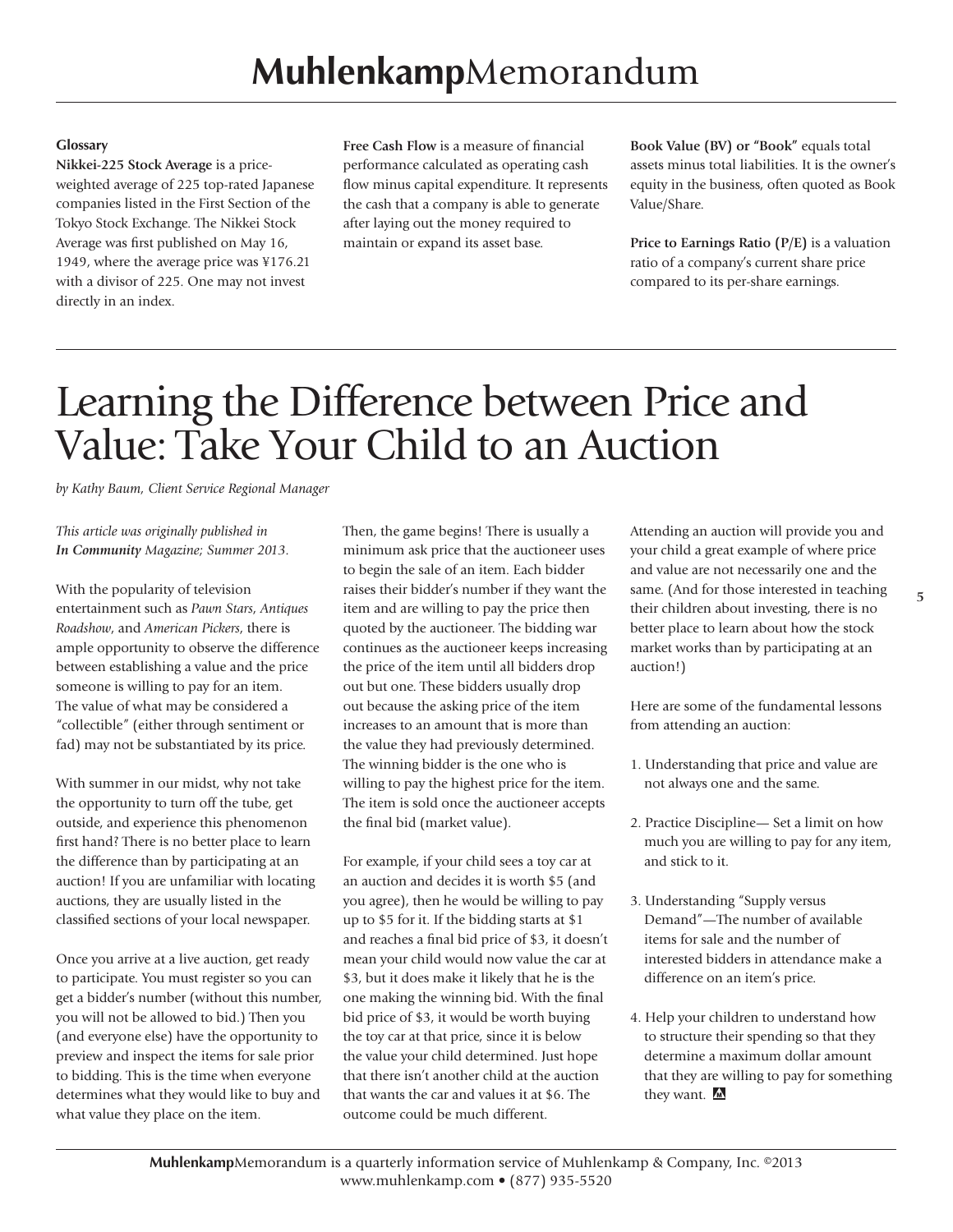# The "FRIDAY FOCUS" on Retirement

*by Susen Friday, Client Service Regional Manager*

*Long-time participant in the DCIO (Defined Contribution Investment Only) market, former secretary and active member of the Women in Pensions Network(WIPN), member of the American Society of Pension Professionals and Actuaries(ASPPA) and former plan administrator, Susen also holds an Accredited Investment Fiduciary (AIF) designation.*

*Throughout 2013, Susen's expertise and experience in the retirement field is being showcased in the Muhlenkamp Memorandum, referred to as* The "FRIDAY FOCUS" on Retirement.

*Past articles include:* 'Memorandum #105: *History of Pensions* 'Memorandum #106: *Pension Plans—Types and Characteristics*

**6**

### **A Primer on IRAs**

#### **History**

Individual Retirement Accounts (IRAs) were originally known as Individual Retirement Arrangements. The concept was launched in 1974 with the passage of the Employee Retirement Income Security Act (ERISA), the same legislation that created qualified plans; refer to 'Memorandum #106. The idea was to make some sort of retirement savings vehicle available to those workers not covered by a qualified pension plan.

The first IRAs allowed annual contributions of up to 15% of pay, or a maximum of \$1500, and were tax deductible for the year the contributions were made. Additionally, any earnings in the account accumulated tax free until withdrawal. In order to encourage the use of these accounts to be primarily for retirement, ERISA established a penalty of

10% on any withdrawals prior to age 59½ years. Furthermore, the IRA account holder must take Required Minimum Distributions (RMDs) at the age of 70½ years. (If for some reason these distributions are not taken, the penalty is stiff: a 50% excise tax.) The first institutions to offer IRAs were banks.

The Economic Recovery Tax Act (ERTA) of 1981 made IRAs available to anyone with earnings, even if they were already enrolled in a company-sponsored pension plan. This legislation also allowed the contribution of \$250 for a spouse without earned income. Contributions were increased to either 100% of pay, or a maximum of \$2,000.

The Tax Reform Act of 1986 reversed the open eligibility back to the ERISA mandate. Only those (or their spouse) not participating in a qualified plan could make tax-deductible contributions to an IRA and income restrictions were added. People who were no longer eligible, however, could make nondeductible contributions.

The Taxpayer Relief Act of 1997 raised income limits of those covered by an employer plan and included spouses who had previously been excluded from making contributions. The biggest change, however, was the creation of the Roth IRA.

The Economic Growth and Tax Relief Reconciliation Act (EGTRRA) of 2001 not only increased the maximum contribution to both types of IRAs, but introduced catchup contributions for those age 50 years or older.

As you can see, Individual Retirement Accounts, like qualified plans, are always changing and developing.

#### **Traditional IRAs**

One can make both tax-deductible and nondeductible contributions to a Traditional IRA. Sometimes a single contribution is split between the two as a result of income limits. Keep very careful records if you choose to do this as a lot of confusion can result when withdrawals are made and taxes calculated. Some monies will be taxed and some will not. I have found that a simple way of avoiding this problem is to have a standalone, separate IRA for non-deductible contributions. That way I know that only the earnings portion of withdrawals from that particular account will be taxed, not the contributions portion.

The Traditional IRA has also become the depository of qualified plan distributions. Regardless of whether a participant retires or leaves a company for reasons other than retirement, a Traditional IRA provides a place where they can deposit their proceeds which can continue to grow tax deferred.

Plan assets can be "rolled over" to an IRA by one of two ways:

- 1. The participant can receive a check and deposit it into an IRA within 60 days before the IRS considers it a taxable distribution. At this point, the plan is required to withhold 20% for taxes.
- 2. Have the plan roll the assets directly into an established IRA account. (This direct method is by far the cleanest way of transferring assets without worrying if the 60-day time limit will be met.)

A Traditional IRA is also a way to pass along tax-deferred assets to beneficiaries for generations (as long as the account is not needed to pay an estate tax). This is one of the most important reasons to review and revise the beneficiaries on the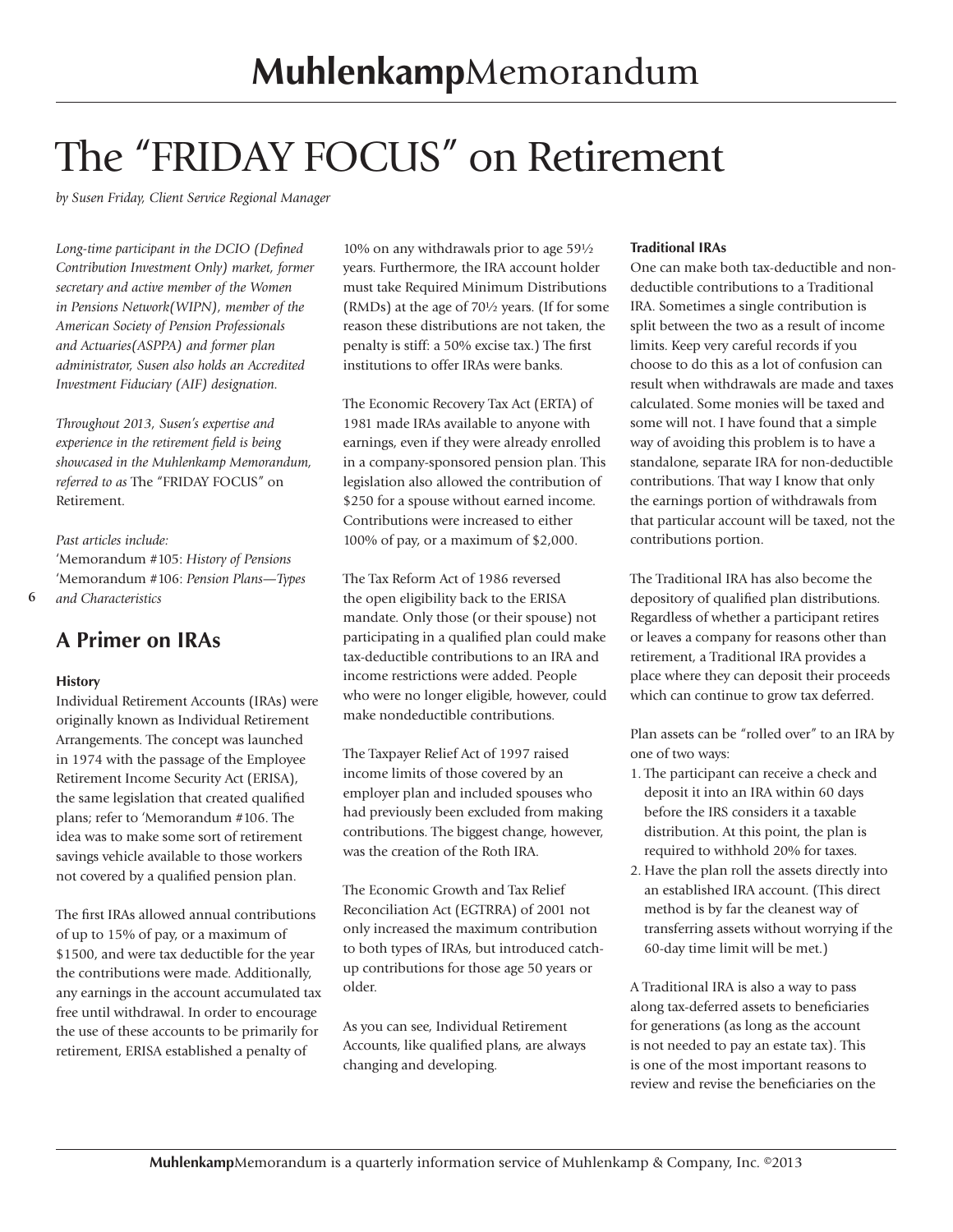account regularly. Following the death of the account owner, the rules are different for spouse and non-spouse beneficiaries:

- 1. If the beneficiary is the spouse, they can re-title the account as their own, roll it into an already-established IRA or other qualified plan, or consider themselves a beneficiary. Note: If the spouse is treated as a beneficiary, RMDs will begin by December 31 of the calendar year in which the account owner (i.e. the deceased) turned 70½.
- 2. If the beneficiary is not the spouse, he/ she cannot treat it as their own, so they are unable to make any additional contributions to the account or roll any amounts into or out of the account. The account must be re-titled to read John Doe, Deceased (date of death) IRA F/B/O (for benefit of) Charles Doe, Beneficiary. The first RMD must be taken by December 31 in the year following the death. Subsequent RMDs will be based on the life expectancy of the beneficiary.

#### **Roth IRAs**

Contributions to Roth IRAs consist of aftertax monies; they grow tax free and are not taxed at distribution. A Roth IRA is wellsuited for individuals who think their taxes will be higher when they retire, or would prefer having a piece of their retirement funds distributed to them tax free.

There are limits on modified adjusted gross income (MAGI), above which one is not eligible to contribute to a Roth IRA. While the MAGI limit can change from year to year, Roth IRAs have the same contribution and catch-up rules as Traditional IRAs. Note: If one contributes to both types of IRAs, the overall limit applies. For 2013, both

accounts would have to total \$5500 in any combination; \$6500 if you are 50 or older.

While RMDs do not apply to Roth IRAs, there are certain rules for distributions:

- 1. At age 59½, a qualified distribution can be made after five years have elapsed since the first contribution to the account.
- 2. A qualified distribution can be made as the result of disability.
- 3. A qualified distribution can be made to a beneficiary after the account holder's death. When an account holder dies and the beneficiary is the spouse, the spouse can combine it with another Roth IRA and treat it as their own. If the beneficiary is not a spouse, the inherited Roth IRA can be distributed tax free in one of two ways:
	- The entire amount can be distributed over a period of five years ending December 31 of the fifth year.
	- Take RMDs based on the beneficiary's life expectancy. (The beneficiary can, in turn, pass it on to another beneficiary, making it a great way of providing untaxed benefits to several generations.)

Traditional IRAs or 401(k) distributions can be converted to a Roth IRA. When tax deductible contributions or earnings are converted, the amount is added to the account holder's gross income and taxed accordingly. In order to minimize the tax, a conversion can be done over a period of several years. We suggest meeting with a tax professional prior to doing a conversion to make sure it is in the account holder's best interest. Note: Roth 401(k) accounts can be rolled into an established or new Roth IRA, but special rules apply.

#### **Conclusion**

IRAs are a very important tool in saving for retirement. They are a great way to encourage young people with a part-time job to get in the habit of putting some money away for retirement. In general, anyone with earned income can open an IRA account. Note: Some institutions impose age restrictions.

As with qualified plans, they are a dynamic creation where rules, eligibility limits, and contribution limits can change with new legislation.

More detailed information regarding IRAs can be found in IRS Publication 590 (http://www.irs.gov/pub/irs-pdf/p590.pdf). If you have any specific questions regarding IRA accounts, please feel free to contact our Client Service Department at (877) 935-5520 extension 4.

#### **2013 IRA Contributions**

Traditional and Roth IRA contribution limits for 2013 are the lesser of \$5,500 (\$6,500 if you are age 50 years or older), or 100% of your earned income.

#### **Traditional IRA MAGI Limits**

Individuals filing as single or head of household who are covered by a retirement plan at work may deduct contributions to a Traditional IRA:

- Fully—if their Modified Adjusted Gross Income (MAGI) is less than \$59,000; (\$95,000 if filing a joint return); or
- Partially—if their MAGI is between \$59,000 and \$69,000; (\$95,000 and \$115,000, if filing a joint return).

*continued on page 8*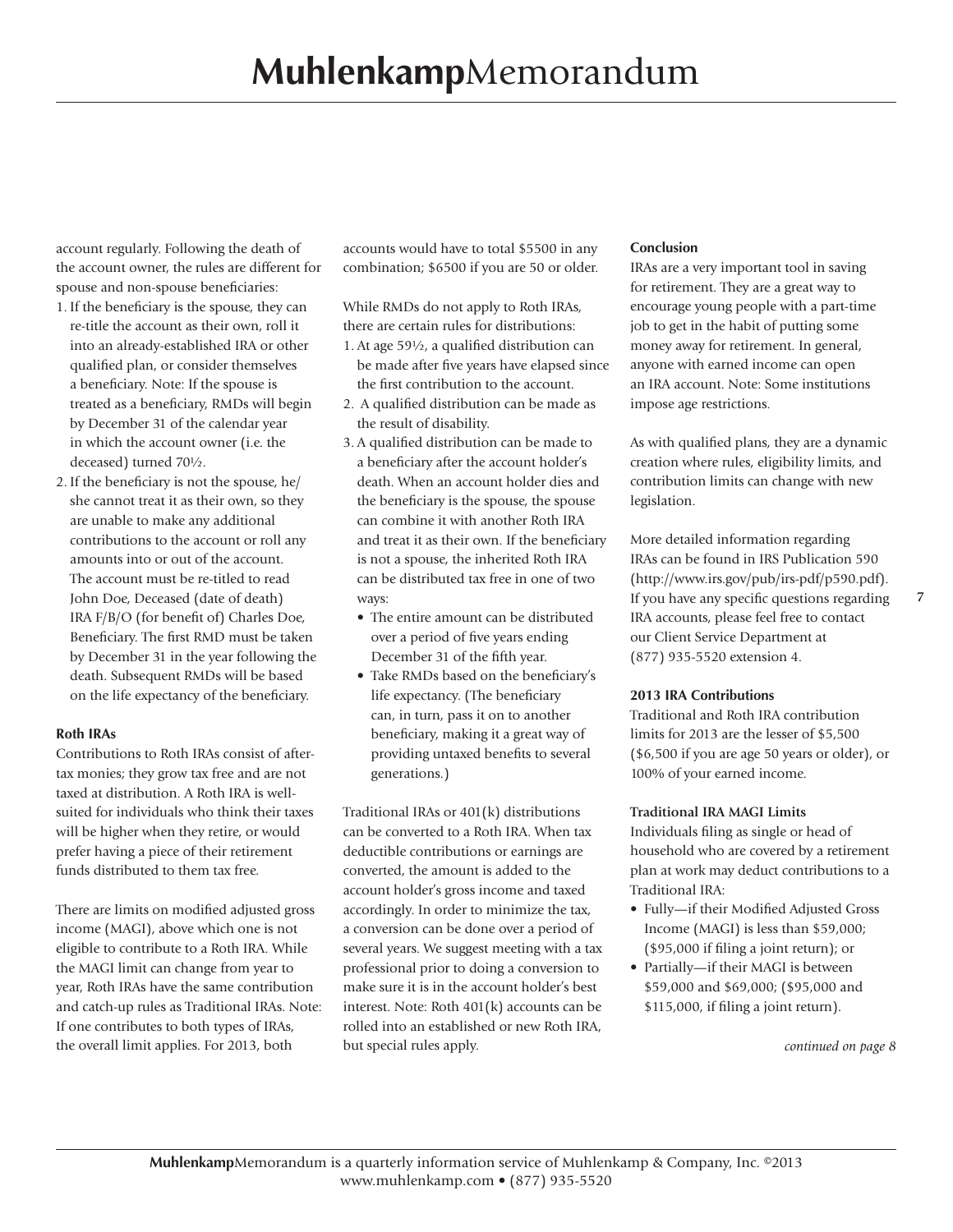### The "FRIDAY FOCUS" on Retirement

*continued from page 7*

*Individuals filing as single or head of household who are covered by a retirement plan at work with a MAGI of \$69,000 or more (\$115,000 or more if filing a joint return) cannot deduct contributions to a Traditional IRA.*

Individuals either living with a spouse or filing a joint return who are not covered by a retirement plan at work— but whose spouse is—can deduct contributions to a Traditional IRA:

- Fully—if their MAGI is less than \$178,000; or
- Partially—if their MAGI is between \$178,000 and \$188,000.

*Individuals either living with a spouse or filing a joint return who are not covered by a retirement plan at work—but whose spouse is—with a MAGI of \$188,000 or more cannot deduct contributions to a Traditional IRA.* 

#### **Roth IRA MAGI Limits**

Individuals filing as single or head of household may fund a Roth IRA:

- Fully—if their MAGI is less than \$112,000; (\$178,000 if filing a joint return); or
- Partially—if their MAGI is between \$112,000 and \$127,000; (\$178,000 and \$188,000, if filing a joint return).

*Individuals filing as single or head of household with a MAGI of \$127,000 or more (\$188,000 or more, if filing a joint return) cannot make a Roth IRA contribution.*

*Any tax or legal information provided is merely a summary of our understanding and interpretation of some of the current income tax regulations and is not exhaustive. Investors must consult their tax adviser or legal counsel for advice and information concerning their particular situation. Neither the Fund nor any of its representatives may give legal or tax advice.*

#### **Announcements**

#### **KHAN Academy**

**8**

One of our favorite Internet sites is *khanacademy.org* with hundreds of online teaching videos on everything from arithmetic and physics to art history and the history of the Industrial Revolution.

The people behind this website are on a mission to help you learn what you want, when you want. Learners of all ages can benefit! We urge you to check out this site and spread the word.

#### **Request for Email Address**

To ensure you receive all of the correspondence that Muhlenkamp & Company publishes and distributes, please share your email address with us. From time to time, we publish information that gets distributed by email only. If you would like to be added to our email list, please visit our website at www.muhlenkamp. com. On the 'home page,' you'll find a link where directions are provided,

or give us a call at (877) 935-5520 extension 4. You can be assured that your contact information will not be released to any nonaffiliated third party.